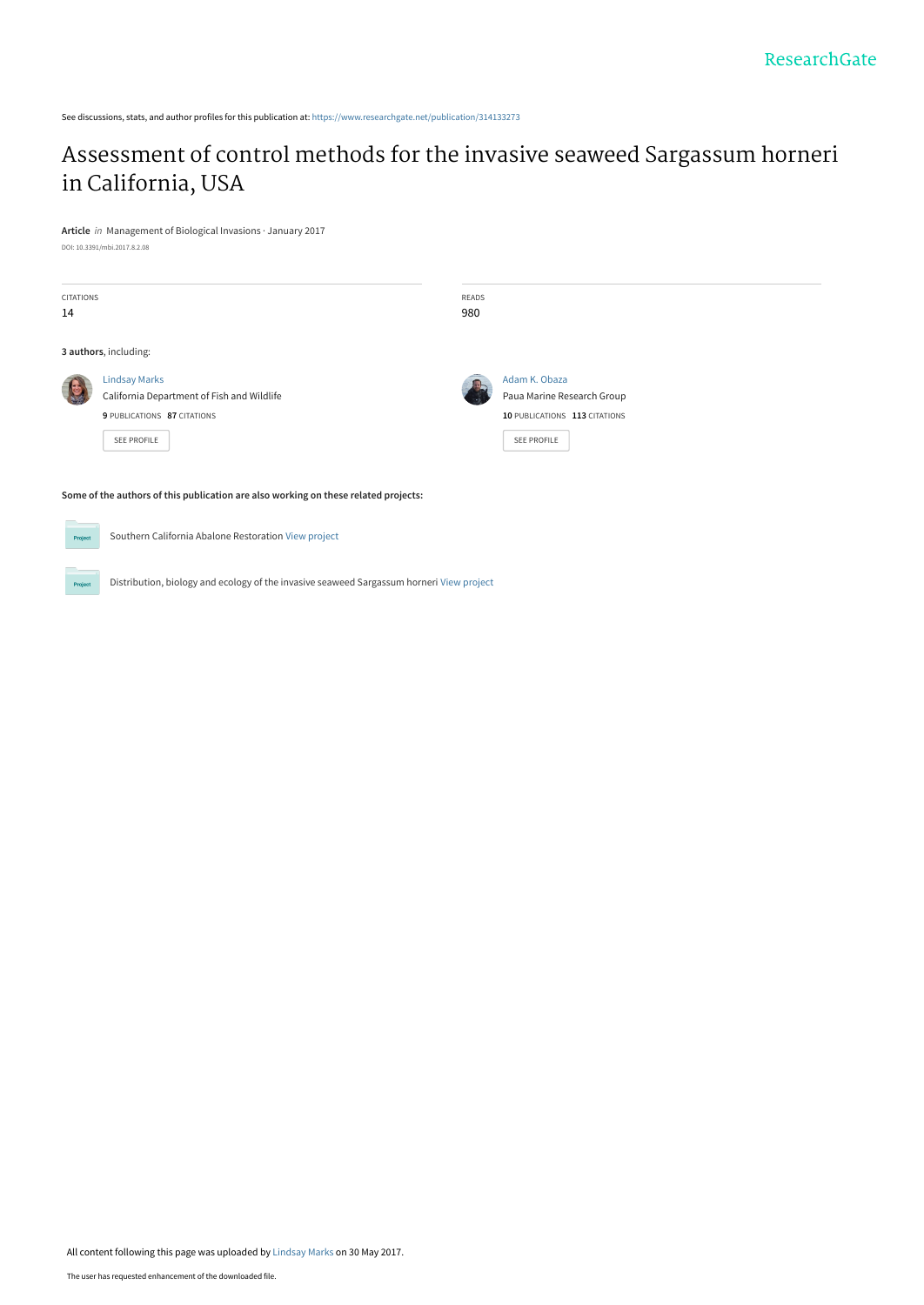

Management of Biological Invasions (2017) Volume 8, Issue 2: 205–213 DOI: https://doi.org/10.3391/mbi.2017.8.2.08 © 2017 The Author(s). Journal compilation © 2017 REABIC

**Open Access** 

*Proceedings of the 9th International Conference on Marine Bioinvasions (19–21 January 2016, Sydney, Australia)*

**Research Article**

## **Assessment of control methods for the invasive seaweed**  *Sargassum horneri* **in California, USA**

Lindsay M. Marks<sup>1,\*</sup>, Daniel C. Reed<sup>2</sup> and Adam K. Obaza<sup>3</sup>

1 *Department of Ecology, Evolution and Marine Biology, University of California Santa Barbara, Santa Barbara, California 93106-6150, USA* 

2 *Marine Science Institute, University of California Santa Barbara, Santa Barbara, California 93106-6150, USA*  3 *Ocean Associates Inc., 4007 N. Abingdon Street, Arlington, Virginia 22207, USA* 

*E-mail addresses: lindsay.marks@lifesci.ucsb.edu (LMM), dan.reed@lifesci.ucsb.edu (DCR), adam.obaza@noaa.gov (AKO)*  \**Corresponding author* 

Received: 16 July 2016 / Accepted: 31 October 2016 / Published online: 12 December 2016

*Handling editor*: Joana Dias

## **Editor's note:**

This study was first presented at the 9th International Conference on Marine Bioinvasions held in Sydney, Australia, January 19–21, 2016 (http://www.marinebioinvasions.info/previous-conferences). Since their inception in 1999, ICMB series have provided a venue for the exchange of information on various aspects of biological invasions in marine ecosystems, including ecological research, education, management and policies tackling marine bioinvasions.

#### **Abstract**

Determining the feasibility of controlling marine invasive algae through removal is critical to developing a strategy to manage their spread and impact. To inform control strategies, we investigated the efficacy and efficiency of removing an invasive seaweed, *Sargassum horneri,* from rocky reefs in southern California, USA. We tested the efficacy of removal as a means of reducing colonization and survivorship by clearing *S. horneri* from 60 m<sup>2</sup> circular plots. We also examined whether *S. horneri* is able to regenerate from remnant holdfasts with severed stipes to determine whether efforts to control *S. horneri* require the complete removal of entire individuals. The experimental removal of *S. horneri* in early winter, just prior to the onset of reproduction, reduced recruitment in the next generation by an average of 54% and reduced survivorship to adulthood by an average of 25%. However, adult densities one year after clearing averaged 83% higher in removal plots and 115% higher in control plots. We attribute these higher densities to anomalously warm water associated with the 2015–16 El Niño that reduced native canopy-forming algae and enhanced the recruitment and survival of *S. horneri*. We did not find any evidence to suggest that *S. horneri* has the capacity to regenerate, indicating that its control via removal does not require the tedious task of ensuring the removal of all living tissue. We developed efficiency metrics for manual removal with and without the aid of an underwater suction device and found the method with maximum efficiency (biomass removed worker<sup>-1</sup> hr<sup>-1</sup>) varied based on the number of divers and surface support workers. Our findings suggest that controlling *S. horneri* via removal will be most effective if done over areas much larger than 60  $m<sup>2</sup>$  and during cool-water years that favor native algae. Such efforts should be targeted in places such as novel introduction sites or recently invaded areas of special biological or cultural significance where *S. horneri* has not yet become widely established.

**Key words:** introduced species, management, marine, macroalgae, rocky reef, *Sargassum filicinum*

#### **Introduction**

Invasive species are one of the greatest agents of human-induced change to ecosystems worldwide (Pejchar and Mooney 2009). Coastal marine systems are especially vulnerable to introductions of nonindigenous species via trans-oceanic shipping, aquaculture and the aquarium trade, which have greatly extended the distribution of many marine species outside of their native ranges (Carlton 1989). Marine invasions have steadily increased over the past two centuries (Ruiz et al. 2000) and are expected to continue to rise as global trade expands. Costs associated with the impact and management of invasive species are high, totalling over \$1 billion annually in the USA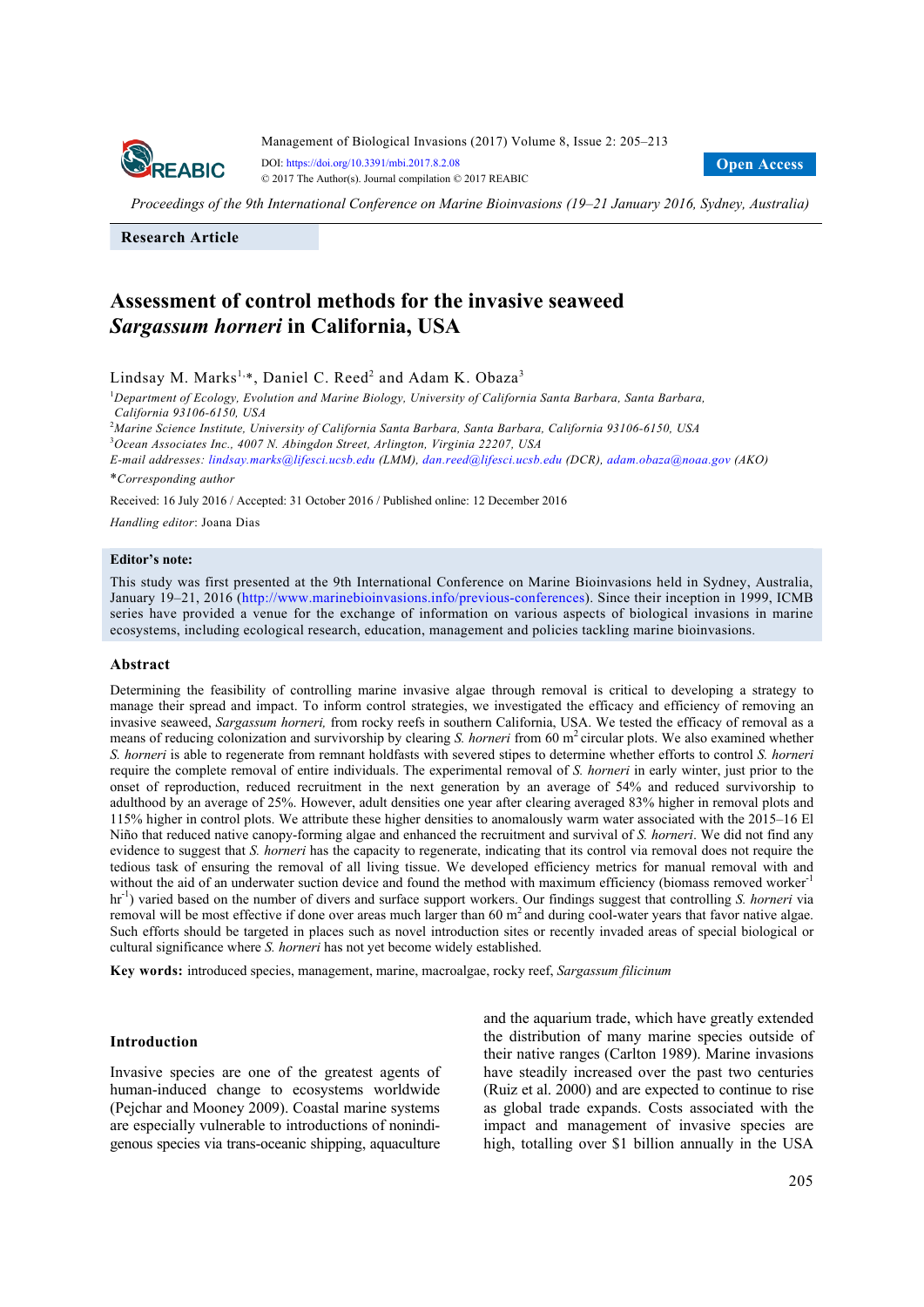(Pimentel et al. 2000), while resources available for management are limited. Therefore, agencies tasked with controlling invasions must be efficient in their management strategies. Exploration of techniques aimed at controlling the spread and impact of marine invasive species and identification of speciesspecific traits that increase the efficacy of control are urgently needed.

A seaweed recently introduced to southern California, USA, presented an opportunity to test the efficacy of removal in controlling invasive algae on rocky reefs. *Sargassum horneri* (Turner) C. Agardh, 1820 (Fucales) is a large, annual brown alga native to shallow reefs of eastern Asia. It was first discovered in the eastern Pacific in Long Beach Harbor in 2003 and identified as *S. filicinum* Harvey, 1860 (Miller et al. 2007), now considered a synonym of *S. horneri* (Uwai et al. 2009). The species has spread aggressively across 700 km from Santa Barbara in southern California to Isla Natividad in Baja California, Mexico (Marks et al. 2015). It occurs primarily at offshore islands though it has also been found along the mainland and in coastal embayments. In southern California we have observed *S. horneri* growing in the intertidal down to 33 m depth, with its highest densities occurring between 5–15 m. In places where *S. horneri* is established, juveniles can attain high cover with upwards of 1,000 individuals m-2 during the summer and fall, and these grow to form thick canopies in the winter with dense stands of over  $100$  adults m<sup>-2</sup> (author's unpublished data). While definitive evidence of ecological impacts on rocky reef systems from *S. horneri* invasion is not yet available (but see Cruz-Trejo et al. 2015), the detrimental effects on native assemblages caused by other invasive seaweeds (e.g., de Villèle and Verlaque 1995; Levin et al. 2002; Casas et al. 2004; Britton-Simmons 2004) suggest management of *S*. *horneri* is worth exploring (Anderson 2007; Schaffelke and Hewitt 2007; Forrest and Hopkins 2013).

Several life history characteristics of *S. horneri* make it potentially suitable for control by removal. First, it is a large and conspicuous alga consisting of a single main axis with multiple lateral branches that reaches up to several meters high (Yoshida 1983). The annual thallus is anchored by a small holdfast that gives rise to a stipe buoyed by many small gas bladders (Marks et al. 2015). The conspicuous adult thalli allow for efficient identification and removal by divers using SCUBA. Second, *S. horneri* propagates via sexual reproduction. Fertilization occurs in winter on the surface of reproductive structures born on the lateral branches of a mature thallus where embryos are developed and shed (author's unpubli-

206

shed data). Senescence of the thallus ensues after embryos are shed, completing the annual life cycle. *Sargassum* embryos tend to sink quickly (Gaylord et al. 2002) and the vast majority likely settle within a few meters of the parent thallus (Deysher and Norton 1982; Stiger and Payri 1999; Kendrick and Walker 1995). Clearing thalli in relatively small areas on the order of tens of square meters may therefore reduce colonization resulting from local dispersal. However, because colonization over longer distances is thought to occur via reproductively mature thalli that are dislodged and set adrift (Yatsuya 2008), any thalli removed must not be released. Asexual reproduction in *S. horneri* via fragmentation or regeneration from remnant tissue has not been studied, although it is known to occur in other fucoid species (McCook and Chapman 1992; Fletcher and Fletcher 1975). Information on the capacity of *S. horneri* to propagate asexually is needed to develop an effective management strategy for controlling its spread.

A new tool that has been developed to help control algal invasions is an underwater suction device. This type of device has been used on coral reefs in Oahu, Hawaii, to reduce densities of invasive algae (Conklin and Smith 2005), and a similar device was recently developed to aid in controlling seaweed invasions on rocky reefs in California. The device has been used to transport *S. horneri* removed from the ocean floor by divers to a platform at the sea surface, where the material can be collected for disposal on land (Meux 2013). However, the effectiveness of this approach in controlling *S. horneri* on temperate rocky reefs and how the efficiency of this method compares to non-mechanical techniques require further investigation.

To inform efforts to manage the spread and impact of *S. horneri*, we removed it from experimental areas and followed colonization and survivorship for one year to address three questions. First, how effective is local removal in controlling populations of *S. horneri*? Second, what is the capacity of the species to regenerate from remnant holdfasts? Third, how much effort is required to remove established populations with and without the aid of an underwater suction device?

## **Methods**

This study was performed on the leeward side of Santa Catalina Island, California, USA on two nearby reefs (Howland Landing: 33.465ºN; 118.522ºW and Lion Head: 33.453ºN; 118.502ºW) at 6–8 m depth (Figure 1). We chose these locations because they are representative of the topography of reefs in the area, and have dense populations of *S. horneri*.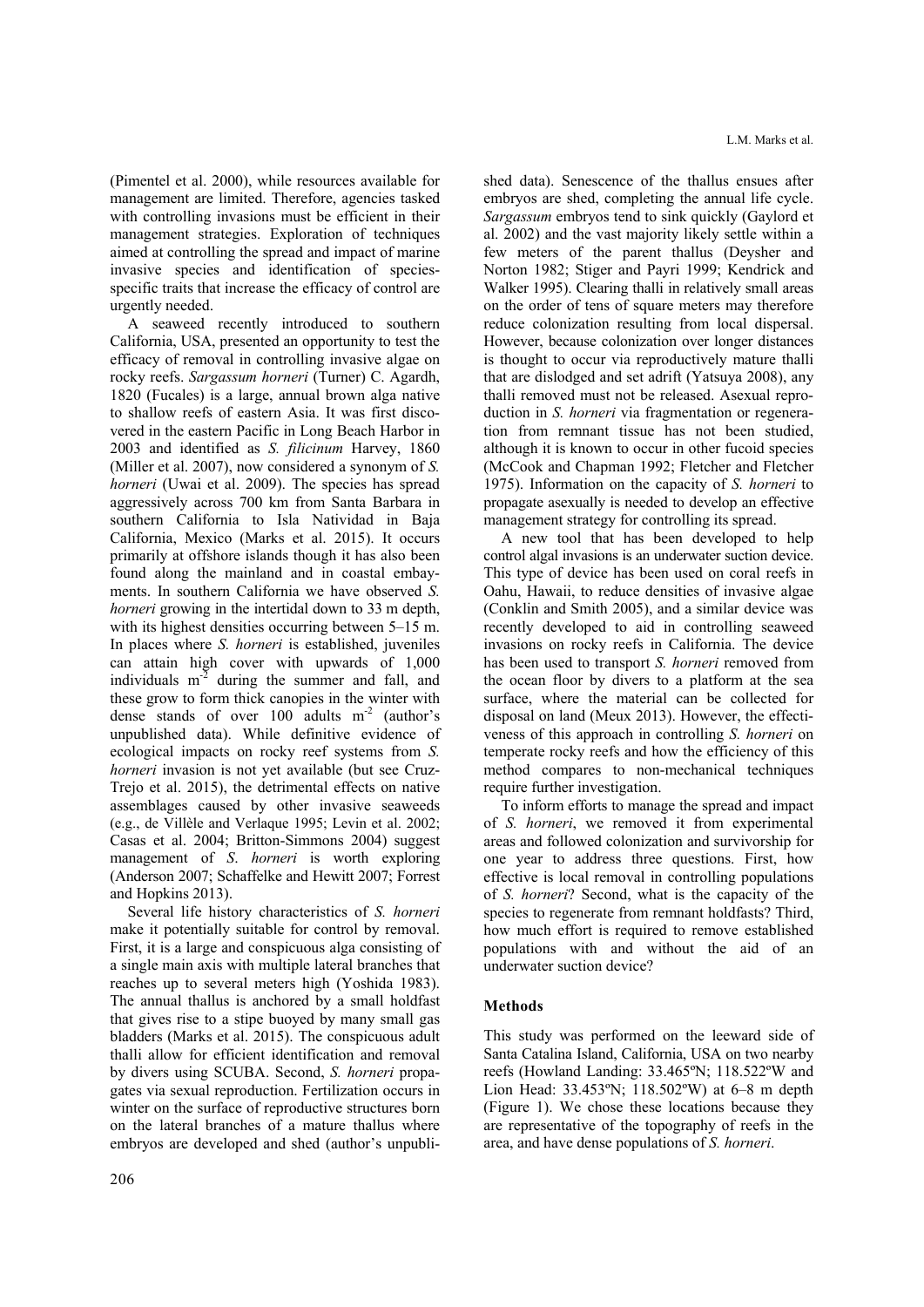

**Figure 1.** Map of Santa Catalina Island, located 27 km off the coast of southern California, USA. The insets show the distribution of 28 experimental plots spread across two sites: Howland Landing and Lion Head. Dark circles represent removal plots, and grey circles represent control plots.

## *Removal experiment*

To evaluate the effectiveness of *S. horneri* extraction in reducing local populations, we performed a removal experiment and monitored colonization and survivorship of the next generation. We established twenty-eight  $60 \text{ m}^2$  circular plots in areas where *S. horneri* was abundant and assigned plots alternately to either a removal or non-removal (i.e., control) treatment (Figure 1). Fourteen plots were located 15–20 m apart at each of the two study sites.

We extracted *S. horneri* from removal plots in the winter (February 2015) when individuals were at their largest size and lowest densities, but before the vast majority (i.e., 99%) of them became fertile so as to minimize the source of *S. horneri* propagules within the removal plots. Immediately prior to removal we counted the number of *S. horneri* adults (defined as  $> 5$  cm tall) in sixteen 0.25 m<sup>2</sup> quadrats plot<sup>-1</sup> that were placed within each plot at  $0, 1, 2$  and 3 m from the edge along two perpendicular diameters. To prevent mature thalli from drifting away and starting distant populations, we captured all material removed and transported it to boats anchored at the surface. On deck, workers immediately transferred material into heavy-duty trash bags. We later emptied these bags at an upland location where we left the algae to decompose.

We removed all *S. horneri* from the substrate manually and employed one of two methods to transport it to the surface: mesh bags and lines, or an underwater suction device. The bag and line method involved divers placing *S. horneri* into weighed bags (Figure 2A). Once filled, buoyant bags were released from their weights and attached to lines hanging off the side of the boat (Figure 2B) and a worker at the surface hauled them onboard. The suction device consisted of a mechanical water pump (Subaru PTX201D Robin Pump) with 7.6 cm-diameter input and output hoses that is operated on the deck of the boat (Figure 2C). Divers fed material into the hose at depth and it was transported to the surface by the movement of a diaphragm (Figure 2D). Regardless of the method used, most individuals were completely removed from the substrate (Figure 2E). However, the holdfasts of some individuals remained after their stipes were severed.

Removal plots were resampled immediately after clearing to confirm all thalli had been removed and to quantify the density of remnant holdfasts. In September 2015, we measured colonization by counting the number of juveniles (defined as  $\leq$  5 cm tall) in all plots. In February 2016, one year after experimental removals, we counted the number of adults in each plot to assess the effects of removal on population density. Because *S. horneri* grows on rock and the percent cover of rock was consistently high but slightly variable (mean  $\pm$  SE = 97.9  $\pm$  0.19%) we adjusted estimates of density within each quadrat by the percent cover of rock in that quadrat. Hence *S. horneri* is reported as number m<sup>-2</sup> of rock rather than number  $m<sup>2</sup>$  of sea floor.

We tested the effects of removal on colonization (i.e., juvenile density in September 2015) and population density (i.e., adult density in February 2016) in separate two-way hierarchical ANOVAs with treatment (removal versus control) as a fixed factor and site (Howland Landing versus Lion Head) as a random factor and plots nested within sites. We considered plots independent replicates of treatment effects in cases when the random effect of site was not significant.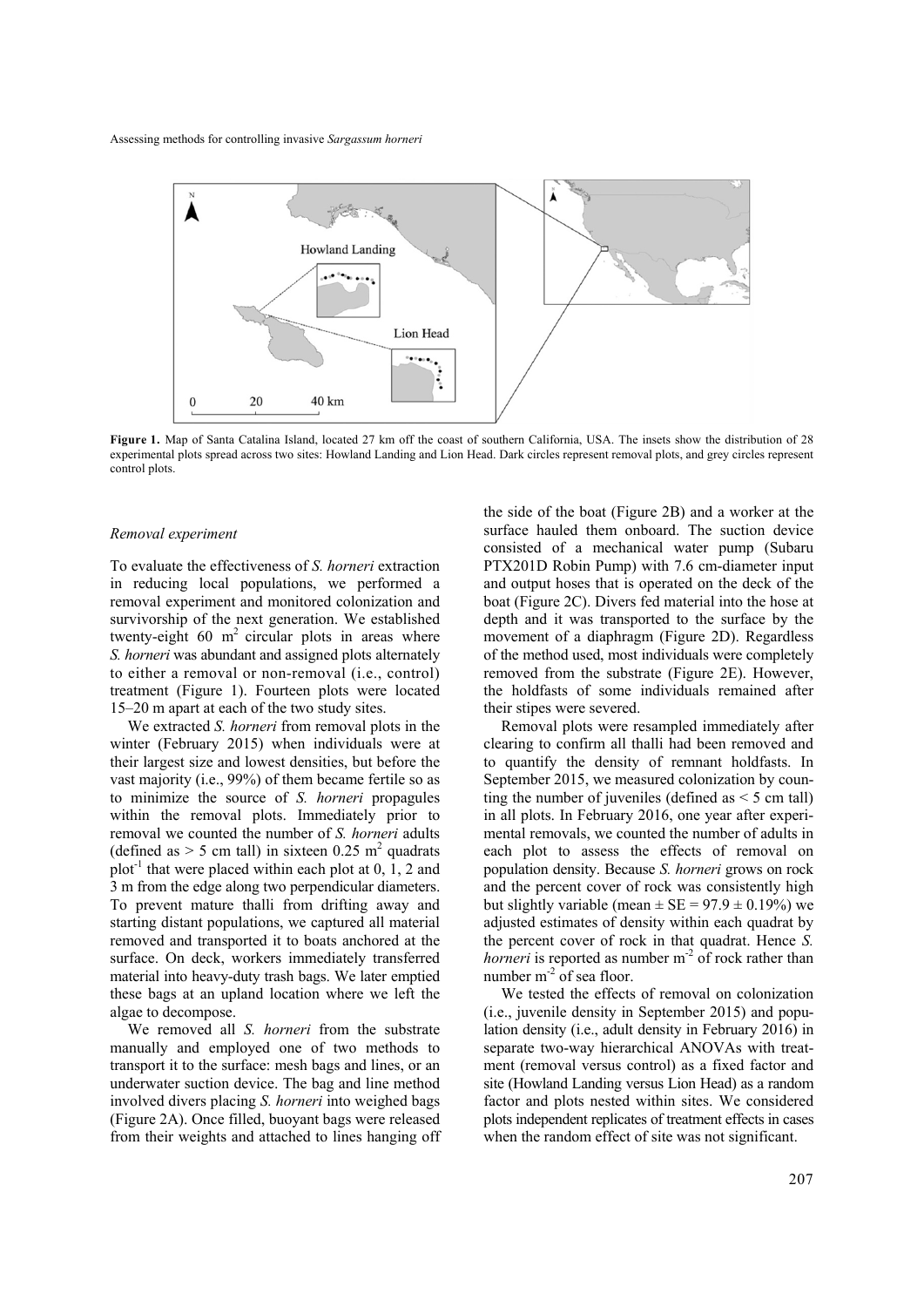## *Fate of individuals with severed stipes*

To determine whether severing a *S. horneri* stipe near its base while leaving the holdfast intact is sufficient to prevent it from regenerating, we followed the fate of individuals after cutting their stipes in March 2015. We attached identifying markers to the reef adjacent to 80 holdfasts and revisited the marked individuals monthly for four months to record whether they remained attached to the substrate and, if so, whether they regenerated new tissue. We also collected observations of the remnant holdfasts in the plots we cleared. Although we were not able to follow these holdfasts individually, we looked for perennating *S. horneri* holdfasts when resampling the plots.

## *Efficiency of removal*

We evaluated the efficiency of removal with and without the aid of the suction device (Figure 2) by quantifying the effort required for each method for a given quantity of *S. horneri* biomass. We did this by recording the removal method being used (i.e., suction device or bags and lines), time spent collecting, number of workers (i.e., scuba divers and surface support person) and amount of biomass removed for each dive. To estimate the biomass removed, we collected the algae into bags as soon as it was brought to the surface and weighed it to the nearest 0.5 kg using a hanging scale. In addition, we measured the rate of transport to the surface using the suction device across a range of stipe lengths to determine if size affected performance. We fed 30 pieces of several stipe lengths that are often naturally observed (30 cm, 60 cm, 100 cm and 150 cm) into the hose and recorded the time it took to bring them up to the surface.

## **Results**

## *Removal experiment*

The density of adult *S. horneri* prior to experimental removal in February 2015 was similar in removal and control plots ( $F_{1,1} = 0.98$ ,  $p = 0.504$ ) averaging 46.4 and 50.4 individuals m<sup>-2</sup>, respectively (Figure 3A). Adult density differed significantly between the two sites (F<sub>1,420</sub> = 26.95, p < 0.001) with density  $\sim$ 55% higher at Howland Landing. Quadrat sampling and visual surveys of entire plots verified that experimental clearing resulted in the removal of virtually all visible thalli in removal plots, but some holdfasts with severed stipes remained. The density of remnant holdfasts immediately after clearing was 46.1% of the initial adult population (mean  $\pm$  SE = 22.3  $\pm$  2.9 m<sup>-2</sup>).



**Figure 2.** Two methods used to transport *Sargassum horneri* to the surface. Using the bag and line method, a diver fills bags anchored by a cinderblock (A), then clips bags to a line hanging from a boat anchored overhead (B). Using the suction device method, two divers work together to feed *S. horneri* into the hose (C), and a person at the surface collects the material from a sorting table after inspecting it for bycatch (D). After clearing using both methods, plots were left barren of *S. horneri* (E). Photo credits: Tom Boyd (A-B, D-E), Adam Obaza (C).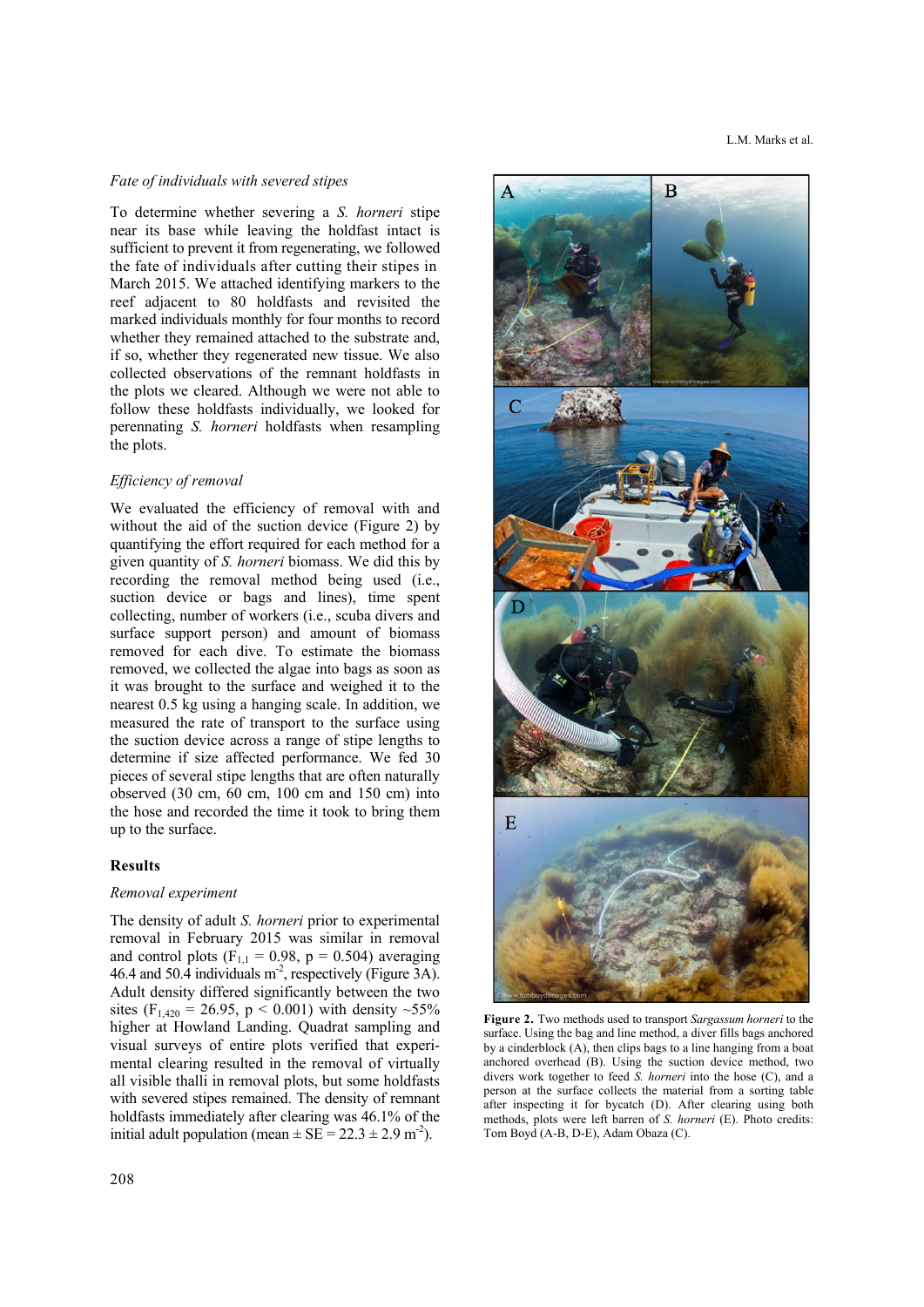

**Figure 3.** Results of removal experiment showing the average density ± SE of *Sargassum horneri* (A) adults prior to their removal, (B) juveniles  $\sim$ 220 days after removal, and  $(C)$  adults  $\sim$ 366 days after removal ( $N = 14$  plots).

Similarly high densities of recently colonized juveniles were observed in all plots in September 2015,  $\sim$ 7 months after clearing (Figure 3B; F<sub>1,420</sub> = 0.08,  $p = 0.775$ ). Removal had a significant effect on subsequent colonization ( $F_{1,26} = 12.95$ , p = 0.001) as juvenile density was 54% lower in removal plots compared to control plots. The effect of removing *S. horneri* on colonization by juveniles was similar at both sites (treatment x site:  $F_{1,1} = 0.236$ , p = 0.125).

The reduced densities in removal versus control plots persisted but became less pronounced over time as juveniles grew into adults (Figure 3C). By February 2016, one year after clearing, adult densities averaged 25% lower in removal plots compared to control plots. However, overall adult densities were 83% higher in removal plots and 115% higher in control plots compared to February 2015 prior to removal (Figure 3A versus 3C).

#### *Fate of individuals with severed stipes*

Significant tag loss resulted in reduced and unequal sample sizes for estimating survivorship on the different sampling dates, which compromised our ability to quantitatively evaluate the regenerative capacity of individuals with severed stipes. Nonetheless, the data that we collected indicate that *S. horneri* has little or no capacity for regenerating from remnant holdfasts as none of the individuals with severed stipes that remained tagged generated new tissue. Fifty-six of the 80 tags remained after 31 days and remnants of holdfasts were found for only 20 of these 56 individuals. Remnants of 10 of 14, 4 of 9 and 0 of 8 holdfasts remained after 54, 85 and 113 days, respectively (Figure 4). Furthermore, when we sampled the removal experiment in September 2015, we found no remnant holdfasts, which suggests they had all senesced and disappeared within seven months.

## *Efficiency of removal*

The efficiency of removing *S. horneri* varied by the method used to transport it to the surface and the number of workers. Three workers using the bag and line transport method yielded the slowest average removal rate of 29 kg worker<sup>-1</sup> hr<sup>-1</sup>, while the suction device method with three workers (two divers and one surface support person) yielded an average of 38 kg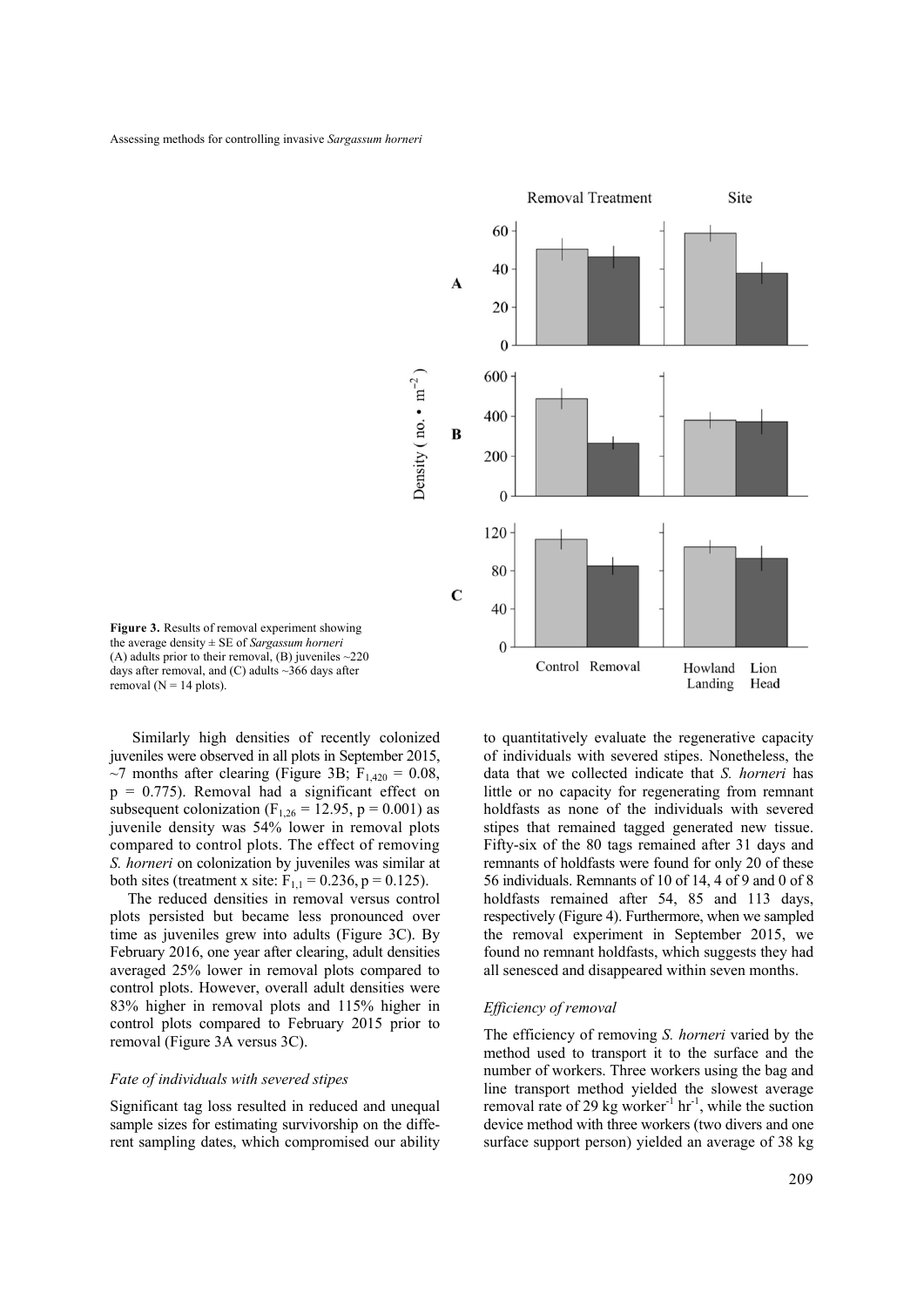worker $^{-1}$  hr<sup>-1</sup> (Figure 5). Limits on the amount of material that can be fed into the hose at any given time resulted in two divers being the optimum number to maximize the transport of algae to the surface. By contrast, the manual transportation method using bags and lines allowed for more divers to work efficiently in the same area. While the overall rate of removal using bags and lines increased with the number of workers, the maximum per capita efficiency was about 45 kg worker<sup>-1</sup> hr<sup>-1</sup> (Figure 5). The rate of transport using the suction device was highest at intermediate stipe lengths (~60 cm; Figure 6).

#### **Discussion**

Our results show that the experimental removal of *S. horneri* reduced the local population in the next generation by ~25% relative to control plots. However, despite this reduction, removing *S. horneri* did not lead to a decline in population density relative to the previous year as adult densities in both the removal and control plots were substantially greater in 2016 than in 2015 prior to removal. These results highlight some of the challenges associated with efforts to reduce established populations of *S. horneri* via removal. Moreover, they suggest that measurable success using removal techniques as a means of controlling *S. horneri* will likely require that removals be done over much larger areas to ensure an adequate reduction in propagule supply, which will be costly. The effect of removing *S. horneri* on its abundance in subsequent generations (as measured by the difference in *S. horneri* density between control and removal plots in the year following removal) was most apparent during the fall when the majority of individuals were juveniles, and became less pronounced in the winter when most were adults. The order of magnitude higher densities that we observed for juveniles compared to adults is consistent with self-thinning induced by intraspecific competition, which is common in large brown algae (Schiel and Choat 1980; Schiel 1985; Dean et al. 1989; Reed 1990). The dampened effect of removal between the juvenile and adult phases suggests removal accelerated the self-thinning process.

The increased density of *S. horneri* that we observed in our removal and control plots may have been due to the unusually warm water resulting from the 2015–16 El Niño. The native canopy-forming kelps *Macrocystis pyrifera* and *Eisenia arboria* commonly found on shallow reefs of Santa Catalina Island thrive in cool, nutrient-rich water. These species largely disappeared from the leeward side of the island during our study while *S. horneri* flourished, as did other species with warm water affinities (e.g.,



**Figure 4.** Survivorship of *Sargassum horneri* with severed stipes. Solid bars represent the number of thalli with remnant tissue remaining. Open bars represent the number of tags relocated where holdfasts had senesced. Combined, the bars represent the total number of tags found, and the number of individuals upon which survivorship was based for each sampling period.



**Figure 5.** *Sargassum horneri* average removal rate (kg wet biomass worker<sup>-1</sup> hr<sup>-1</sup>)  $\pm$  SE reported for each removal method. Replication varies by the number of dives with each given number of workers using each method.  $N = 15$  dives with 3 workers using the suction device, and  $N = 6, 4, 6, 6$  and 1 dives with 3, 4, 5, 6, and 8 workers using the bag and line removal method, respectively.



**Figure 6.** The rate (kg wet biomass hr<sup>-1</sup>) at which stipes of *Sargassum horneri* were transported by workers using the suction device as a function of stipe length.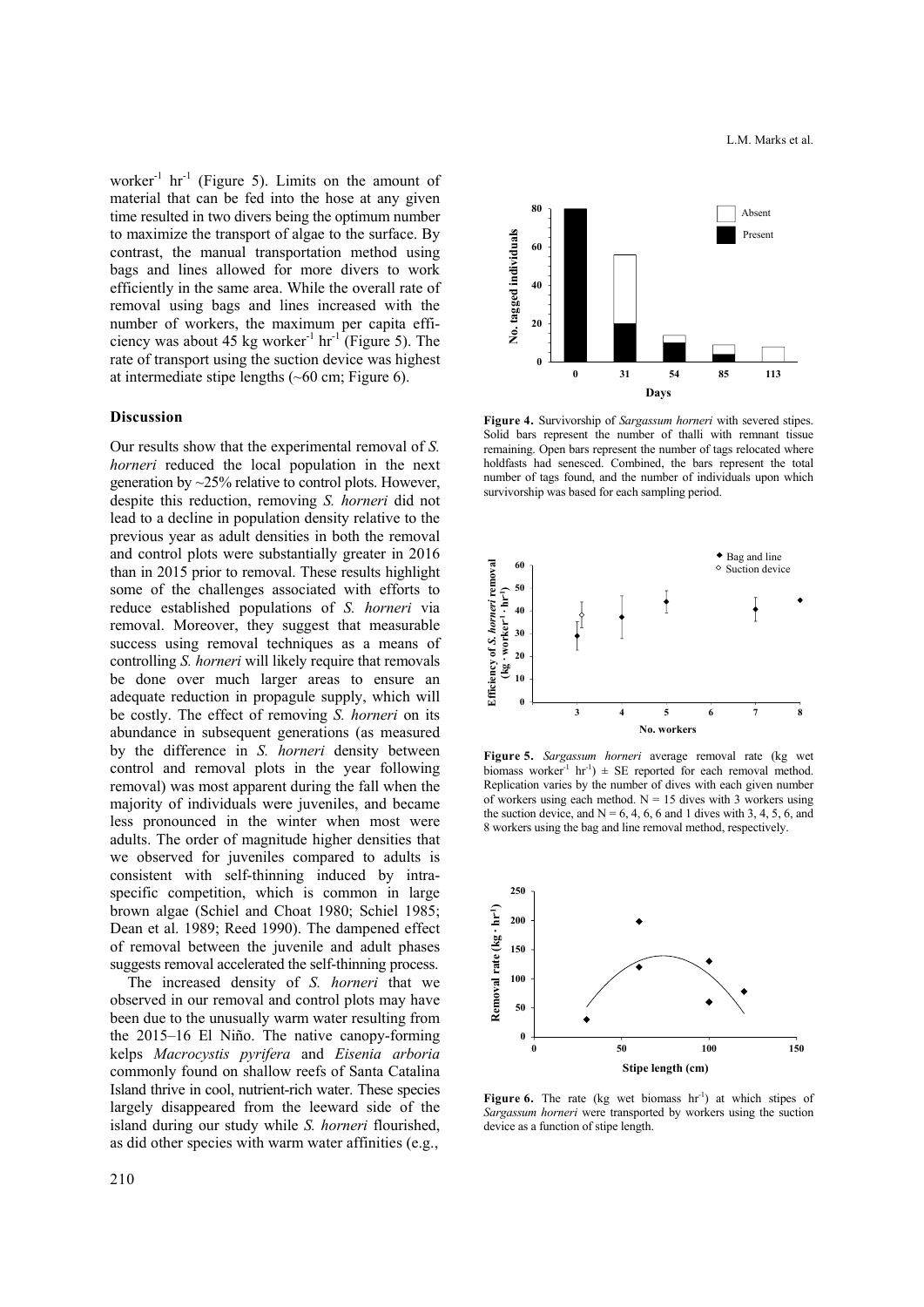*Zonaria farlowii*, *Dictyota* spp. and *Dictyopteris undulata*). Evidence from the nonindigenous congener *Sargassum muticum,* which became abundant at Santa Catalina Island for several years following the El Niño of 1976 (Coyer 1979), suggests that *Sargassum* spp. with warm-water affinities decline once cooler waters return and large, perennial native kelps become re-established (Ambrose and Nelson 1982) Whether *S. horneri* declines over time remains to be seen, but if the warming observed in 2015–16 is a preview of future conditions, then tropicalization of an algal assemblage that favors *S. horneri* may be the norm.

The efficacy of removing invasive algae could be strengthened by selecting conditions under which native species can exert biotic control on the remaining population, or even by enhancing these controls. Researchers in Hawaii attributed their success in controlling invasive *Eucheuma* spp. and *Kappaphycus*  spp. on patch reefs to introducing urchins after performing removals (Conklin and Smith 2005). Once divers reduced the algae below a critical threshold, the herbivores were able to prevent it from growing back. While this is an effective strategy on coral reefs where indiscriminant grazing is acceptable, introducing generalist herbivores is not a viable strategy to control invasive algae on temperate rocky reefs, which are often dominated by a diversity of macroalgae.

An alternative strategy to enhance biological resistance to the regrowth of invasive algae on rocky reefs is to perform removals under conditions favoring the colonization of native species of macroalgae and sessile invertebrates that compete for space and/or light. Resource competition is recognized as an important mechanism structuring communities (MacArthur 1970; Levine and D'Antonio 1999; Tilman 2004), and competition for space and light plays a key role in organizing the benthic community on rocky reefs (Miller and Etter 2008; Arkema et al. 2009). The invasion of a community is thought to be inversely related to species richness due to the enhanced ability of resident species to preempt resources (Elton 1958), and manipulative field experiments have shown that decreasing native diversity increases limited resources and the abundance and survivorship of non-native species in subtidal benthic communities. For example, Stachowicz et al. (2002) found that experimentally increasing sessile invertebrate species richness decreased both the availability of space, the limiting resource in this system, and the abundance of nonindigenous ascidians by buffering against temporal fluctuations in the cover of individual native species. Furthermore, multiple resources might be limiting the success of a non-native species throughout its life cycle, and higher functional diversity may allow a community to preempt multiple resources more effectively. A native algal community with crustose and turfing algae preempting space and understory and canopy-forming algae preempting light sequentially suppressed the recruitment and survivorship of the nonindigenous seaweed *Sargassum muticum* (Britton-Simmons 2006). The preemption of limited resources by native species of algae and invertebrates in areas where *S. horneri* has been removed could likewise limit *S. horneri's* ability to re-establish.

Another important factor to consider when controlling invasive algae through removal is the mechanisms by which it recolonizes cleared areas. Many species of invasive algae have the ability to regenerate from miniscule amounts of tissue (e.g., Fletcher and Fletcher 1975; McCook and Chapman 1992) and this characteristic presents a challenge when considering control via removal (Smith 2015). We found no evidence that *S. horneri* has the capacity to regenerate from remnant holdfasts. This suggests that severing stipes, which is far less time consuming than carefully scraping all tissue from the reef, would be an effective and efficient means of reducing *S. horneri* abundance.

Whether an underwater suction device, such as the one tested in this study, would be the preferred method for invasive algae control depends on staff and budget limitations. The bag and lines method is optimal when many workers (i.e., > two divers and one surface support worker) are available. It also requires minimal training and material costs, and so may be preferred with constrictive budgets. A suction device minimizes surface support effort, particularly associated with lifting heavy bags, and offers increased efficiency with a limited number of workers  $\leq 3$ divers). Drawbacks of using a suction device include increased start-up costs, logistical challenges associated with equipment transportation and maintenance, and limitations on working depths. In addition, significant time can be spent troubleshooting, such as identifying appropriately sized pieces of algae to reduce the frequency of clogs. However, removal efficiency is likely to improve as operators become more familiar with the device and alter equipment to better suit the target species. Workers in Hawaii designed several models using different kinds of pumps until they identified the optimal configuration for their target species (Conklin personal communication). Therefore, long-term efficiency gains may make a suction device preferable if an extended control effort is expected.

Eradicating problematic species from their novel habitats is most likely to be successful if attempted before they become widely established (Myers et al.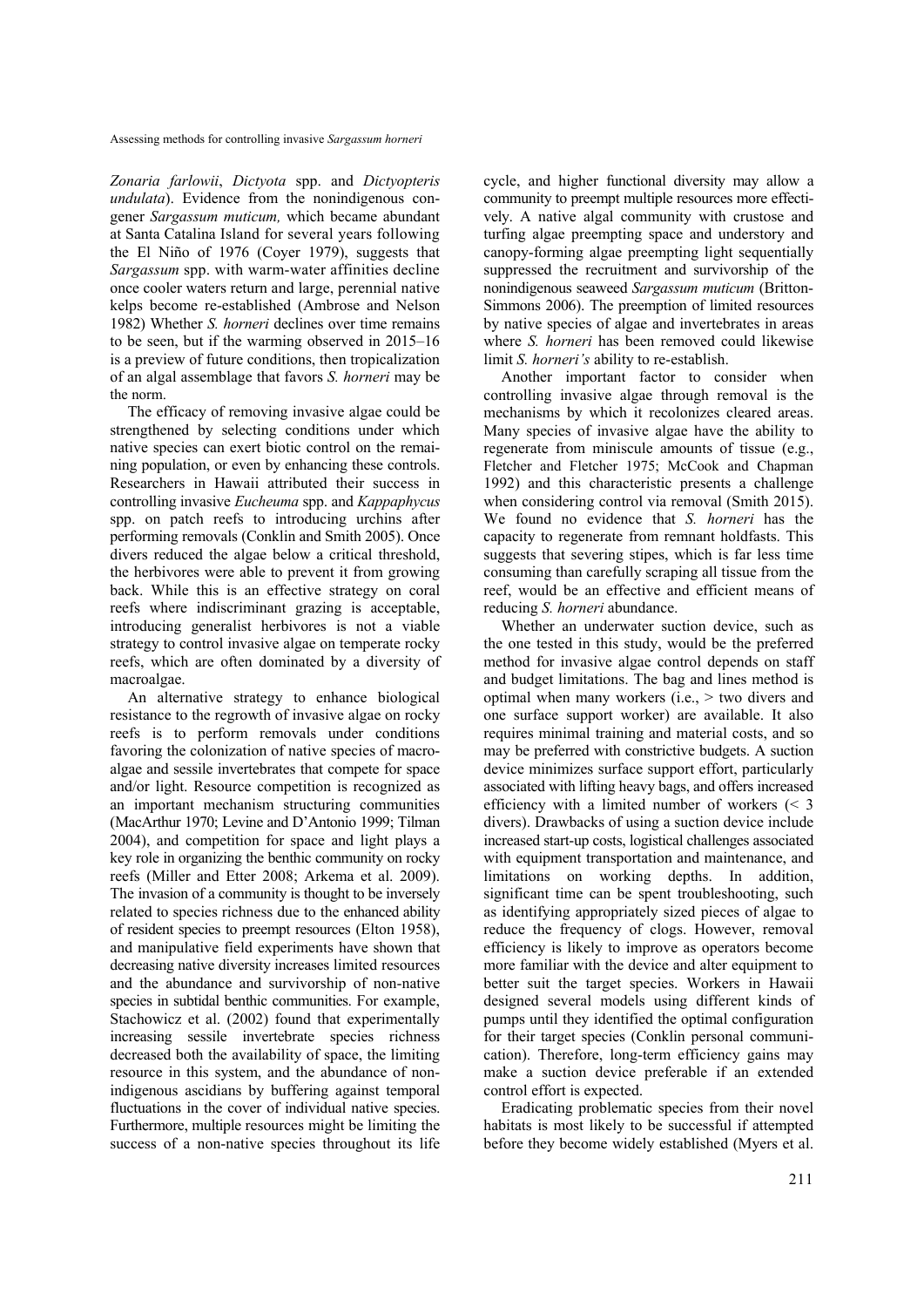2000; Bax et al. 2003; Hulme 2006). *Caulerpa taxifolia*, a green alga native to the Indo-Pacific region, was introduced in two protected embayments in southern California in 2000 and a rapid response effort successfully eradicated this species (Anderson 2005). The appearance of *S. horneri* off the open coast of North America is the first record of this species outside of its native range in Asia (Marks et al. 2015). While the aggressive spread of *S. horneri* throughout southern California and Baja California, Mexico makes total eradication in this region highly unlikely, *S. horneri* has the potential to spread to other temperate reefs around the globe. Knowledge about the life history and effective methods for controlling *S. horneri* abundance will prepare resource managers in other regions to eradicate new populations before they become widely established. Our study is one of the first on targeted control of an invasive species on the open coast of California. Development of a removal protocol along with awareness generated by this work will better prepare resource managers and the general public for future invasions of *S. horneri* in other regions.

## **Acknowledgements**

Support for this project was provided by National Oceanic and Atmospherics' National Marine Fisheries Service NA14NMF46 90295, California Sea Grant NA14OAR4170075 and Office of National Marine Sanctuaries Dr. Nancy Foster Scholarship NA13NOS4290006, and the U.S. National Science Foundation's Long Term Ecological Research Program OCE1232779. We thank volunteers and staff from the University of California Santa Barbara, California State University Northridge, Los Angeles Waterkeeper, University of Southern California Wrigley Marine Science Institute, National Marine Fisheries Service, and Mike Anghera for assistance with fieldwork. We also thank Brian Meux and Bryant Chesney for initial work with the suction device, Peter Carlson for creating the GIS figures, and Tom Boyd for providing the photographs. We are grateful to three anonymous reviewers whose comments helped us to improve the manuscript. Finally, we thank our collaborator Sam Ginther for sharing ideas and effort on this project. All collections were performed under the California Department of Fish and Wildlife Scientific Collecting Permit SC-10871.

## **References**

- Agardh CA (1820) Species algarum rite cognitae, cum synonymis, differentiis specificis et descriptionibus succinctis. *Ex Officina Berlingiana, Lund.* 1.1: 1–168
- Arkema KK, Reed DR, Schroeter SC (2009) Direct and indirect effects of giant kelp determine benthic community structure and dynamics. *Ecology* 90: 3126–3137, https://doi.org/10.1890/08-1213.1
- Ambrose RF, Nelson BV (1982) Inhibition of giant kelp recruitment by an introduced brown alga. *Botanica Marina* 25: 265–267, https://doi.org/10.1515/botm.1982.25.6.265
- Anderson LWJ (2005) California's reaction to *Caulerpa taxifolia*: a model for invasive species rapid response. *Biological Invasions* 7: 1003–1016, https://doi.org/10.1007/s10530-004-3123-z
- Anderson LWJ (2007) Control of invasive seaweeds. *Botanica Marina* 50: 418–437, https://doi.org/10.1515/BOT.2007.045
- Bax N, Williamson A, Aguero M, Gonzalez E, Geeves W (2003) Marine invasive alien species: a threat to global diversity. *Marine Policy* [27: 313–323, https://doi.org/10.1016/s0308-597x\(03\)](https://doi.org/10.1016/s0308-597x(03)00041-1)  00041-1
- Britton-Simmons KH (2004) Direct and indirect effects of the introduced alga *Sargassum muticum* on benthic, subtidal communities of Washington State, USA. *Marine Ecology Progress Series* 277: 61–78, https://doi.org/10.3354/meps277061
- Britton-Simmons KH (2006) Functional group diversity, resource preemption and the genesis of invasion resistance in a [community of marine algae.](https://doi.org/10.1111/j.2006.0030-1299.14203.x) *Oikos* 113: 395–401, https://doi.org/ 10.1111/j.2006.0030-1299.14203.x
- Carlton J (1989) Man's role in changing the face of the ocean: biological invasions and implications for conservation of nearshore environments. *Conservation Biology* 3: 265–273, https://doi.org/10.1111/j.1523-1739.1989.tb00086.x
- Casas G, Scrosati R, Piriz ML (2004) The invasive kelp *Undaria pinnatifida* (Phaeophyceae, Laminariales) reduces native seaweed diversity in Nuevo Gulf (Patagonia, Argentina). *Biological Invasions* [6: 411–416, https://doi.org/10.1023/B:BINV.0](https://doi.org/10.1023/B:BINV.0000041555.29305.41)  000041555.29305.41
- Coyer JA (1979) The invertebrate assemblage associated with *Macrocystis pyrifera* and its utilization as a food resource by kelp forest fishes. Ph.D. dissertation, University of Southern California, 364 pp, http://aquaticcommons.org/id/eprint/2664
- Conklin EJ, Smith JE (2005) Abundance and spread of the invasive red algae, *Kappaphycus* spp., in Kane'ohe Bay, Hawai'i and an experimental assessment of management options. *Biological Invasions* 7: 1029–1039, https://doi.org/10.1007/s10530-004-3125-x
- Cruz-Trejo GI, Ibarra-Obando SE, Aguilar-Rosas LE, Poumian-Tapia M, Solana-Arellano E (2015) Presence of *Sargassum horneri* at Todos Santos Bay, Baja California, Mexico: its effects on the local macroalgae community. *American Journal of Plant Sciences* 6: 2693–2707, https://doi.org/10.4236/ajps.2015.617271
- Dean TA, Thies K, Lagos SL (1989) Survival of juvenile giant kelp: the effects of demographic factors, competitors, and grazers. *Ecology* 70: 483–495, https://doi.org/10.2307/1937552
- de Villèle X, Verlaque M (1995) Changes and degradation in a *Posidonia oceanica* bed invaded by the introduced tropical alga *Caulerpa taxifolia* in the north western Mediterranean. *Botanica Marina* 38: 79–88, https://doi.org/10.1515/botm.1995.38.1-6.79
- Deysher L, Norton TA (1982) Dispersal and colonization in *Sargassum muticum* (Yendo) Fensholt. *Journal of Experimental Marine Biology and Ecology* [56: 179–195, https://doi.org/10.1016/](https://doi.org/10.1016/0022-0981(81)90188-X)  0022-0981(81)90188-X
- Elton CS (1958) The ecology of invasions by plants and animals. Methuen, London, England, 181 pp, https://doi.org/10.1007/978-1- 4899-7214-9
- Fletcher RL, Fletcher SM (1975) Studies on the recently introduced brown alga *Sargassum muticum* (Yendo) Fensholt II. Regenerative ability. *Botanica Marina* [18: 157–162, https://doi.org/](https://doi.org/10.1515/botm.1975.18.3.157)  10.1515/botm.1975.18.3.157
- Forrest BM, Hopkins GA (2013) Population control to mitigate the spread of marine pests: insights from management of the Asian kelp *Undaria pinnatifida* and colonial ascidian *Didemnum vexillum*. *Management of Biological Invasions* 4: 317–326, https://doi.org/10.3391/mbi.2013.4.4.06
- Gaylord B, Reed DC, Raimondi PT, Washburn L, McLean S (2002) A physically based model of macroalgal spore dispersal in the wave and current-dominated nearshore. *Ecology* 83: 1239–1251, [https://doi.org/10.1890/0012-9658\(2002\)083\[1239:APBMOM\]2.0.CO;2](https://doi.org/10.1890/0012-9658(2002)083[1239:APBMOM]2.0.CO;2)
- Harvey WH (1860) Characters of new algae, chiefly from Japan and adjacent regions, collected by Charles Wright in the North Pacific Exploring Expedition under Captain James Rodgers. *Proceedings of the American Academy of Arts and Sciences* 4: 327–335